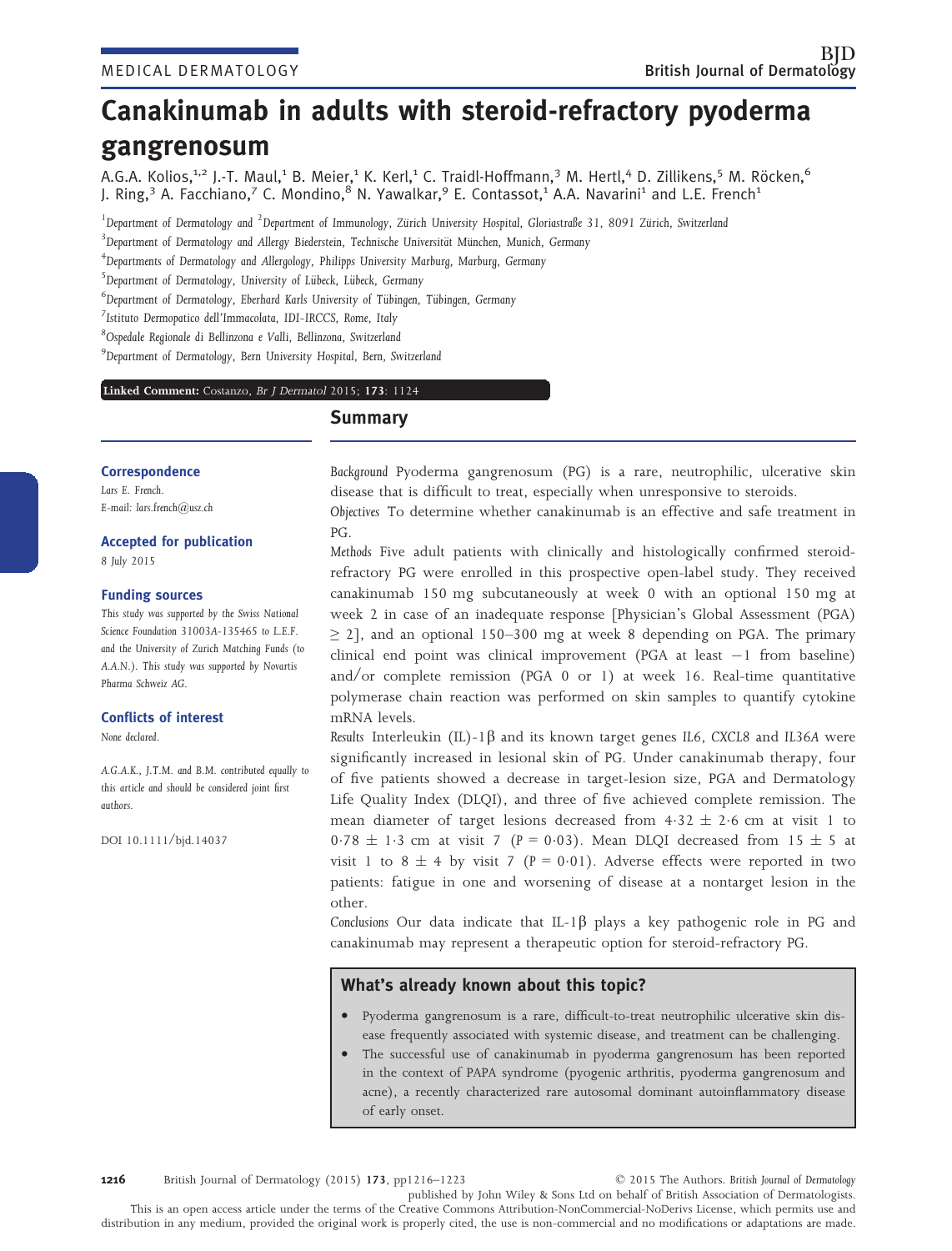## What does this study add?

- The proinflammatory cytokine interleukin (IL)-1 $\beta$  is abundant in its active form in human pyoderma gangrenosum skin lesions.
- Blockade of IL-1 $\beta$  with the monoclonal antibody canakinumab can improve steroid-resistant pyoderma gangrenosum.
- This provides novel evidence that IL-1 $\beta$  plays a role in the pathogenesis of pyoderma gangrenosum.

Pyoderma gangrenosum (PG) is a rare noninfectious neutrophilic dermatosis. It is characterized by sterile pustular skin lesions that rapidly evolve into tender skin ulcers with undermined borders of varying size and depth, sometimes exposing underlying tendons or muscles.<sup>1,2</sup> PG is frequently associated with systemic disease, most commonly inflammatory bowel disease (65–93%), arthritis (16%) and lymphoproliferative disorders  $(12\%)$ .<sup>3–6</sup> The clinical course of PG can be mild, aggressive, chronic or relapsing. Severe courses have been reported, with multiple skin lesions, genital involvement and extracutaneous manifestations including pulmonary involvement. $7-10$ 

Only one prospective randomized controlled trial and a few large case studies on PG have been reported to date.<sup>1,11-14</sup> Treatment is usually directed towards inhibiting inflammation, disease progression and pain. Systemic steroids are considered the first-line therapy, although not all cases of PG are responsive.<sup>15</sup> Ciclosporin and tumour necrosis factor (TNF)- $\alpha$  inhibitors have proved useful as second- and third-line therapies, but resistance and worsening of disease have been reported.15–<sup>17</sup> Immunosuppressive mono- or polytherapy is required in up to 71% of cases and has been associated with persisting disease (mean 8 years) and a mortality of up to  $23\%$ <sup>6,18–20</sup> In responders to conventional therapy, on average 16 months were required to achieve remission. $21$ 

Overactivation of the innate immune system is assumed to elicit PG, and high levels of interleukin (IL)-8 and TNF- $\alpha$  are associated with the typical overwhelming neutrophilic infiltration found in  $PG<sup>22</sup>$  Interestingly, in PAPA syndrome (pyogenic arthritis, pyoderma gangrenosum and acne)<sup>23,24</sup> – a recently characterized rare autosomal dominant autoinflammatory disease of early onset – and another PG-associated syndrome,<sup>25</sup> mutations in proline–serine–threonine phosphatase-interacting protein 1 (PSTPIP1/CD2BP1) were identified. These lead to activation of the cytosolic multimeric inflammasome protein complex that promotes the maturation of the inflammatory cytokines IL-1 $\beta$  and IL-18.

Transgenic mice carrying a mutation in the inflammasome gene Nlrp3 (NLR familiy, pyrin domain containing 3) spontaneously develop neutrophil-rich skin lesions. This is equivalent to the human mutation associated with the cryopyrin-associated periodic syndrome Muckle–Wells syndrome, $26$  which involves increased IL-1 $\beta$  production. Intriguingly, an imbalance in the adaptive immune system was recently shown with polarization in favour of T helper (Th)1/Th17 cells and downregulation of Th2 cells or a reduced regulatory T cell/ Th17 ratio.<sup>27,28</sup> Overexpression of IL-1 $\beta$  and IL-8 in PG has been reported previously,  $29$  and the successful use of canakinumab in PG in the context of PAPA syndrome has been reported.<sup>30–32</sup> Therefore we considered that IL-1 $\beta$  may be directly driving the development of PG and may be an attractive therapeutic target.

In this work we show that the proinflammatory cytokine IL-1 $\beta$  is abundant in its active form in human PG skin lesions, and that blockade of IL-1 $\beta$  with the monoclonal antibody canakinumab can improve steroid-resistant PG, providing novel evidence that IL-1 $\beta$  plays a role in the pathogenesis of PG.

## Materials and methods

#### Patients

Five adult patients (age  $> 18$  years) with clinically and histologically investigator-initiated confirmed PG were enrolled in this prospective open-label study, having fulfilled the inclusion criteria (Appendix S1; see Supporting Information) and provided their written informed consent. All five patients had idiopathic PG without associated systemic disease, and had failed one or more systemic therapy including systemic steroids. The characteristics of these patients are shown in Table 1.

Their mean age was  $52.3 \pm 19.5$  years, and all patients were white. The mean body weight was 873 kg and the mean body mass index was  $27.4 \pm 3.4$  kg m<sup>-2</sup>. The number of PG lesions ranged from one to six with a mean of  $2.8 \pm 1.8$ . The mean time between first symptoms and the study start was  $4.7 \pm 4.1$  years.

## Treatment

Canakinumab 150 mg was administered subcutaneously to all patients at week 0, and a further 150 mg was administered subcutaneously at week 2 in case of Physician's Global Assessment (PGA) > 2. At week 8 in case of PGA 0, canakinumab 150 mg was administered subcutaneously; in case of PGA 1–3 the cumulative dose of canakinumab administered so far (150 or 300 mg) was administered subcutaneously; in case of PGA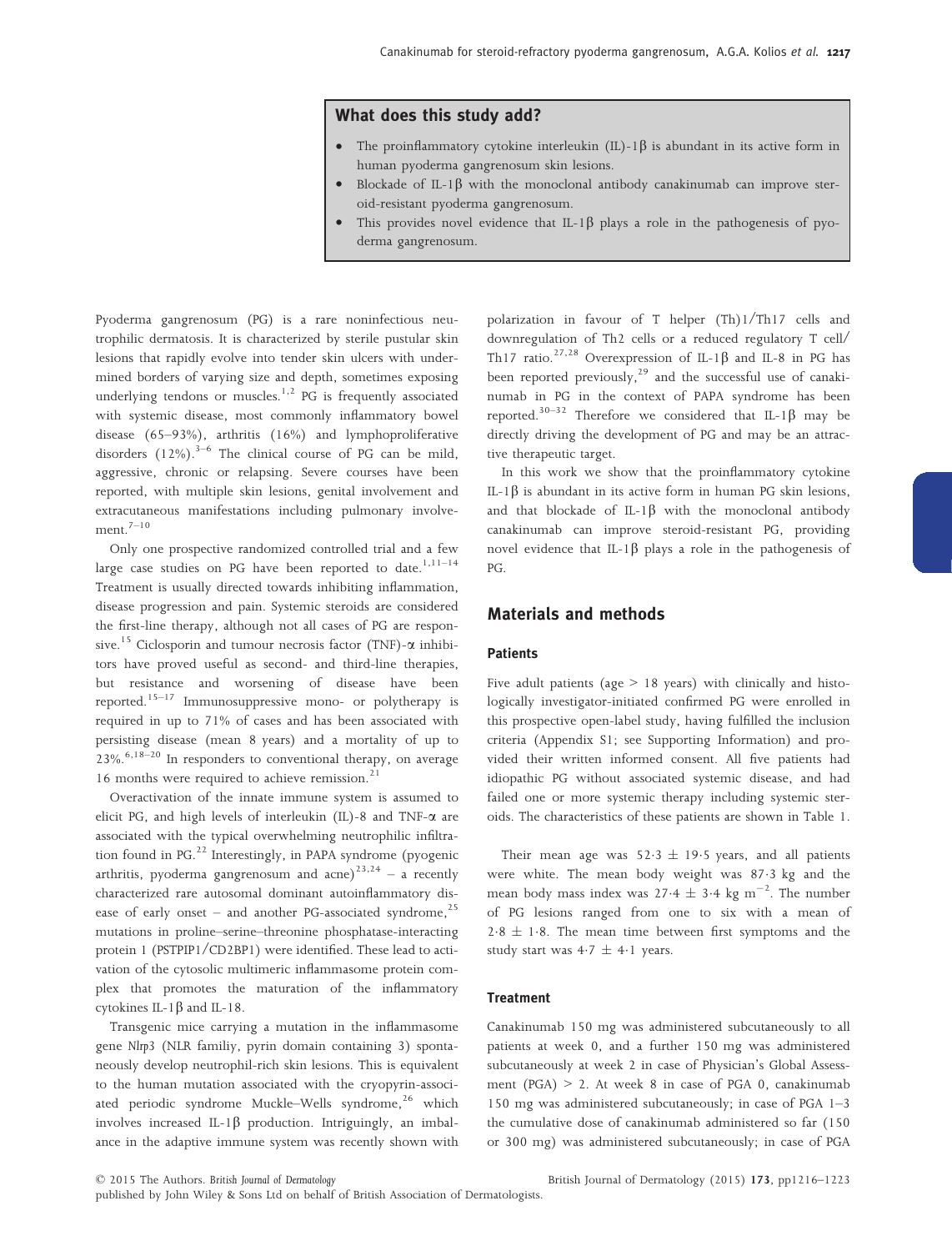|  | Table 1 Characteristics of the patients with pyoderma gangrenosum (PG) |  |  |  |  |
|--|------------------------------------------------------------------------|--|--|--|--|
|  |                                                                        |  |  |  |  |

| Patient number                                        |                               | $\overline{2}$                                                                                                        | $\overline{3}$                                                                                                                 | $\overline{4}$                       | 5                                               |  |
|-------------------------------------------------------|-------------------------------|-----------------------------------------------------------------------------------------------------------------------|--------------------------------------------------------------------------------------------------------------------------------|--------------------------------------|-------------------------------------------------|--|
|                                                       |                               |                                                                                                                       |                                                                                                                                |                                      |                                                 |  |
| <b>Sex</b>                                            | Male                          | Male                                                                                                                  | Male                                                                                                                           | Male                                 | Female                                          |  |
| Age at study<br>inclusion (years)                     | 66                            | 42                                                                                                                    | 73                                                                                                                             | 19                                   | 61                                              |  |
| Duration of PG prior<br>to study inclusion (years)    | $4-1$                         | 4.0                                                                                                                   | 12.4                                                                                                                           | 0.2                                  | 2.7                                             |  |
| Age at time of primary<br>manifestation of PG (years) | 62                            | 38                                                                                                                    | 60                                                                                                                             | 19                                   | 58                                              |  |
| Body mass index (kg m <sup><math>-2</math></sup> )    | 29.5                          | 28.4                                                                                                                  | $32 - 1$                                                                                                                       | 24.5                                 | 22.6                                            |  |
| Target lesion                                         | Abdominal right               | Mammary left                                                                                                          | Abdominal right                                                                                                                | Right leg                            | Inguinal left                                   |  |
| Total lesion count                                    | 3                             | 6                                                                                                                     | 3                                                                                                                              |                                      |                                                 |  |
| Prior treatments                                      | Systemic steroids,<br>dapsone | Systemic steroids,<br>ciclosporin A, etanercept,<br>infliximab,<br>cyclophosphamide,<br>intravenous<br>immunoglobulin | Systemic steroids,<br>ciclosporin A,<br>azathioprine,<br>mycophenolate mofetil,<br>etanercept,<br>cyclophosphamide,<br>dapsone | Systemic<br>steroids,<br>doxycycline | Systemic steroids,<br>ciclosporin A,<br>dapsone |  |

4 no further study drug was administered (Fig. S1; see Supporting Information). The detailed study protocol is available in Appendix S1.

At each visit during the treatment (weeks 0–8) and during the follow-up period (weeks 9–16) physical examinations were performed, including vital signs, examination of the target lesion, PGA, Dermatology Life Quality Index (DLQI) and digital photographic documentation. At weeks  $-1$ , 8 and 16 a complete blood count and measurements of C-reactive protein and renal and liver function were performed. The surface area and diameter of target lesions were calculated from digital photographs – taken at the above study visits with a ruler next to the lesion to enable a reference of scale – using digital calculation software (Universal Desktop Ruler; AVPSoft, Voronezh, Russia).

The primary clinical end point was induction of clinical improvement by canakinumab (PGA score at least  $-1$  from baseline) and/or complete clinical remission (PGA 0 or 1) as measured by PGA at week 16. Secondary end points were the percentage of patients with complete clinical remission and the percentage of patients with partial clinical improvement at weeks 2, 4, 8 and 12; the change in target-lesion diameter

and area compared with baseline; and the quality of life measured by DLQI.

The study protocol (NCT01302795) was approved by the clinical research ethics committee of Kanton Zurich (KEK-ZH-Nr. 2010-0212/5) and Swissmedic.

#### Cytokine expression analysis

#### Real-time quantitative polymerase chain reaction

Formalin-fixed paraffin-embedded skin samples were deparaffinized, RNA was extracted, cDNA synthesized by reverse transcription, and real-time quantitative polymerase chain reaction (qPCR) performed with primers for IL-1 $\alpha$ , IL-1 $\beta$ , IL-6, CXCL8 (IL-8), IL-12 $\beta$ , IL-36 $\alpha$ , IL36 $\gamma$ , IFN $\gamma$  and TNF- $\alpha$  to quantify tissue mRNA levels in patients with PG.

#### Interleukin-1 $\beta$  detection in skin-biopsy specimens

Formalin-fixed paraffin-embedded skin samples were sectioned (5 lm), deparaffinized and immunostained with the use of rabbit antihuman mature IL-1 $\beta$  (ab53175; Abcam, Cambridge,

Fig 1. Enhanced levels of interleukin (IL)-1 $\beta$  in lesional skin of patients with pyoderma gangrenosum (PG). (a) mRNA levels for the proinflammatory cytokines IL-1 $\alpha$ , IL-1 $\beta$ , IL-6, IL-8, IL-12, IL-36 $\alpha$ , IL-36 $\gamma$ , tumour necrosis factor (TNF)- $\alpha$  and interferon (IFN)- $\gamma$  in historical lesional skin-biopsy samples from patients with PG ( $n = 7$ ) and healthy human skin ( $n = 6$ ) as assessed by quantitative polymerase chain reaction (qPCR). (b) mRNA levels for IL-1 $\beta$  in historical lesional skin-biopsy samples of patients with PG (n = 7) compared with lesional skin-biopsy samples of patients with eczema  $(n = 5)$  as assessed by qPCR. (c) Levels of IL-1 $\beta$  mRNA detected by qPCR in lesional skin samples of biopsied patients with PG at the time of inclusion in the clinical trial (visit 1). Study patient 5 declined to have a skin biopsy at study inclusion (N.A.). (d) IL-1 $\beta$  protein levels as detected by immunohistochemistry (anti-IL-1 $\beta$ , red staining) in a lesional skin biopsy taken from patient number 4 at the time of study inclusion. For comparison, IL-1 $\beta$  immunostaining in a biopsy of severe eczema is shown. The haematoxylin and eosin stain (H&E) of the lesional skin biopsy from patient 4 shows an abundant neutrophilic inflammatory infiltrate in the dermis. Sections incubated with an unspecific antibody of the same isotype as the primary anti-IL-1 $\beta$  antibody (isotype) were included as a control for antibody specificity. (e) Quantification of the intensity of IL-1 $\beta$  immunostaining within the epidermis and dermal inflammatory infiltrate (dermis) of healthy skin (n = 4), eczema  $(n = 6)$  and PG  $(n = 7)$ . Differences between groups were assessed using an unpaired Student's t-test with subsequent Bonferroni correction. n.s. (not significant) indicates a P-value > 0.05. \*P  $\leq$  0.05, \*\*P  $\leq$  0.01.

British Journal of Dermatology (2015) 173, pp1216–1223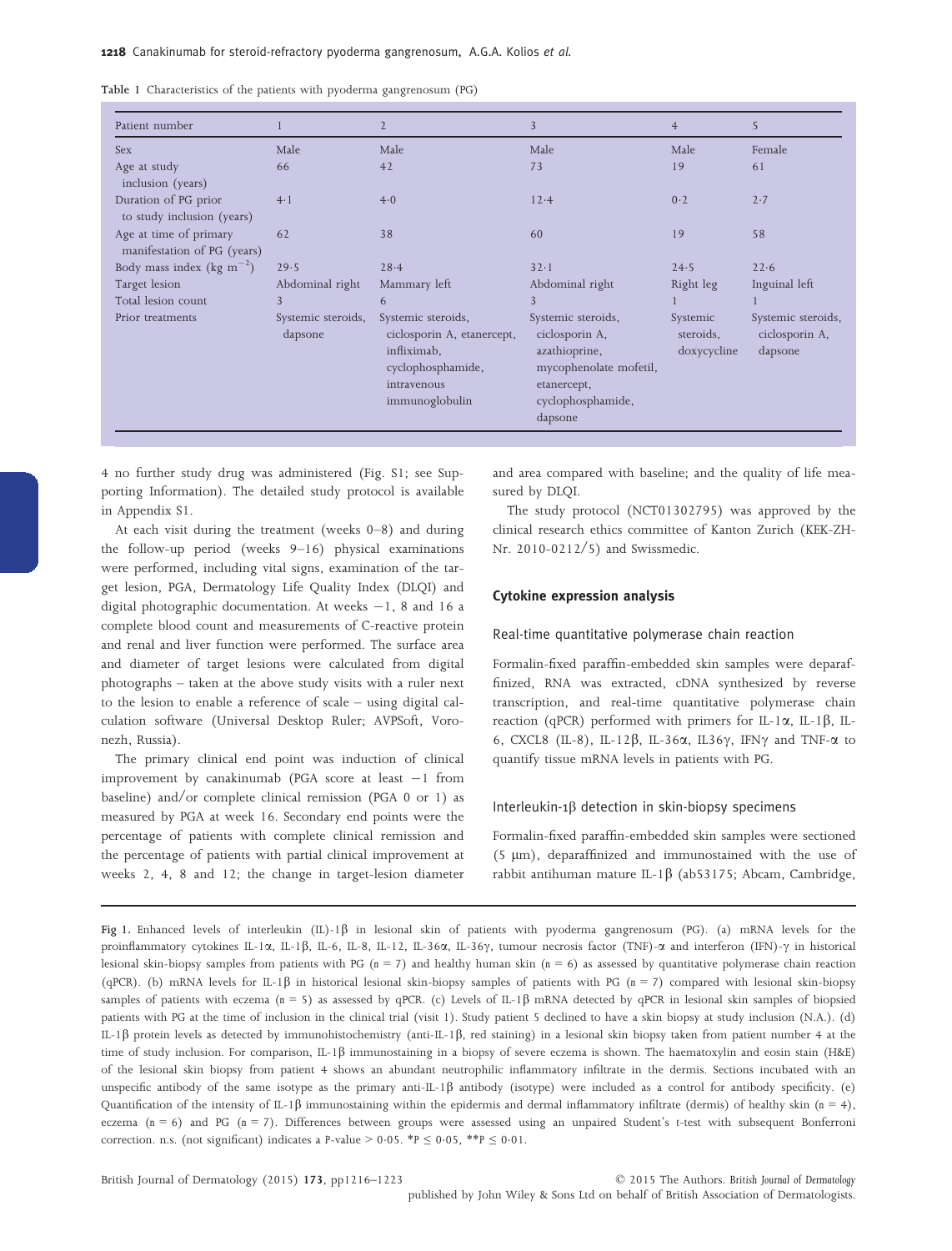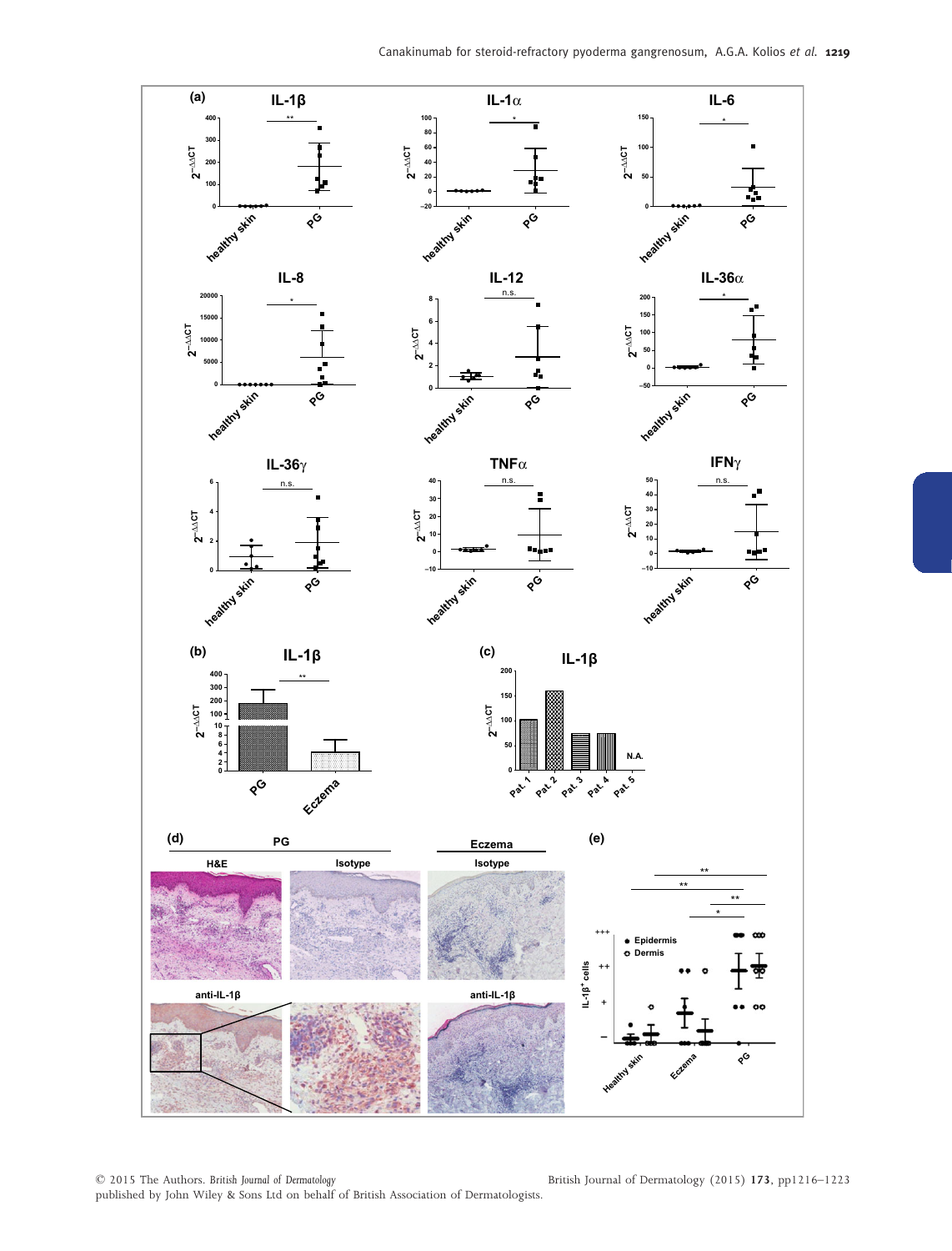Fig 2. Clinical response of pyoderma gangrenosum (PG) to canakinumab therapy. (a) Target-lesion diameter (PG diameter), target-lesion area (PG area), Physician's Global Assessment (PGA) score and Dermatology Life Quality Index (DLQI) as recorded in study patients 1–5 at study visits 1 (week 1), 2 (week 0), 3 (week 2), 4 (week 4), 5 (week 8), 6 (week 12) and 7 (week 16) are depicted graphically for each study patient separately. (b) The evolution of the mean target-lesion diameter (PG diameter), target-lesion area (PG area), PGA score and DLQI for study patients 1–5 between study visits 1 and 7. Mean values are shown with SEM. (c) Photographic illustration of the target lesion of study patient 4 at visits 1, 3 and 7.

U.K.) antibody or isotype control antibody (ab27478; Abcam) in patients with PG.

To increase our sample numbers for real-time qPCR and IL-1 $\beta$  detection, biopsies from historical cases of PG were analysed, in addition to biopsies from patients with the inflammatory disease eczema and control biopsies from healthy individuals. Further details are provided in Appendix S2 (see Supporting Information).

For statistical analysis a t-test with subsequent Bonferroni correction was performed.

## Results

#### Inflammatory cytokine expression

Gene expression analysis of selected proinflammatory cytokines, assessed in historical lesional skin biopsies of patients with PG, showed significantly increased expression of the genes encoding IL-1 $\alpha$ , IL-1 $\beta$ , IL-6, IL-8 and IL-36 $\alpha$  when compared with skin of healthy controls (Fig. 1a). Expression levels of TNF- $\alpha$ , interferon- $\gamma$ , IL-36 $\gamma$  and IL-12 were not significantly increased. Levels of  $IL-1\beta$  mRNA in PG lesions from historical cases were also significantly increased when compared with levels observed in patients with eczema (Fig. 1b). In all steroid-resistant patients with PG selected for this clinical trial who consented to a skin biopsy, analysis of IL-1 $\beta$  mRNA levels in lesional skin performed upon screening also revealed high levels of IL-1 $\beta$  (Fig. 1c). In these five patients, as well as in a retrospective series of seven lesional skin biopsies from patients with PG, semiquantitative evaluation by immunohistochemistry indicated that IL-1 $\beta$  was significantly more abundant at the protein level in the epidermal and dermal compartments of skin lesions from patients with PG than in patients with eczema and healthy controls (Fig. 1d, e).

#### Response to canakinumab

All patients received canakinumab 150 mg subcutaneously at week 0 and at week 2, and patients 3–5 also received 300 mg subcutaneously at week 8, as their PGA was between 1 and 3. Patient 1 did not get another injection of canakinumab according to protocol as the PGA was 4, and patient 2 dropped out at week 8. The response of each of the five patients to treatment with canakinumab is shown in Figure 2.

The primary clinical end point was induction of clinical improvement with canakinumab (PGA score at least  $-1$  from baseline) and/or complete clinical remission (PGA 0 or 1) as measured by PGA at week 16. Three of the five patients (60%, patients 1, 3 and 4) showed complete resolution of clinical signs of inflammation and complete healing of the target lesion at week 16, and one patient (20%, patient 2 at visit 4 before dropout) had a PGA score improvement of 2 (Fig. 2a).

Secondary end points were the percentage of patients with complete clinical remission and the percentage of patients with partial clinical improvement at weeks 2, 4, 8 and 12; the change in target-lesion diameter and area compared with baseline; and the quality of life measured by DLQI. Three of five patients (60%) showed complete healing with a decrease of PG target-lesion diameter and area to zero, whereas one of the five patients (20%) showed a reduction in PG targetlesion area but not diameter (patient 2). Four of five patients showed a reduction in DLQI between study visits 1 and 7 (Fig. 2a).

The mean diameter of all five patients' target lesions significantly decreased, from  $4.32 \pm 2.6$  cm at visit 1 to  $0.78 \pm 1.3$  cm at visit 7 (P = 0.03, Fig. 2b). The mean area of all five patients' target lesions also decreased – but without reaching significance – from  $9.1 \pm 9.5$  cm<sup>2</sup> at visit 1 to  $0.3 \pm 0.5$  cm<sup>2</sup> at visit 7 (P = 0.09, Fig. 2b). Assessment of the DLQI showed a significant mean decrease from  $15 \pm 5$  at visit 1 to 8  $\pm$  4 at visit 7 (P = 0.01, Fig. 2b).

Taken together, at 16 weeks after canakinumab initiation, four of five patients (80%) had reached the primary clinical end point of clinical improvement (PGA score at least  $-1$ from baseline), and complete clinical remission (PGA 0 or 1) was achieved in three patients (60%). The clinical course of patient 4 is shown in Figure 2c and that of the other patients in Figure S2 (see Supporting Information).

Adverse effects were reported in two of the five patients (40%). One patient reported fatigue after receiving canakinumab, without any other objective clinical or laboratory anomalies. The second patient (patient number 2), a 42-yearold man with a 6-year history of chronic relapsing PG previously treated with numerous immunosuppressive regimens (Table 1), suddenly developed three new small scrotal ulcers after study visit 4. He was hospitalized abroad on suspicion of rapidly progressive infectious genital ulcers during immunosuppression, leading to registration of a serious adverse event (SAE) and dropout from the study. However, the target lesion of this patient that had improved already by the time of the SAE had healed completely by week 16 and did not relapse. Clinical work-up after hospital admission eventually ruled out infectious skin disease, thus suggesting a relapse of PG at a distant location under canakinumab treatment in this patient. No patient was on concomitant systemic therapy during the study.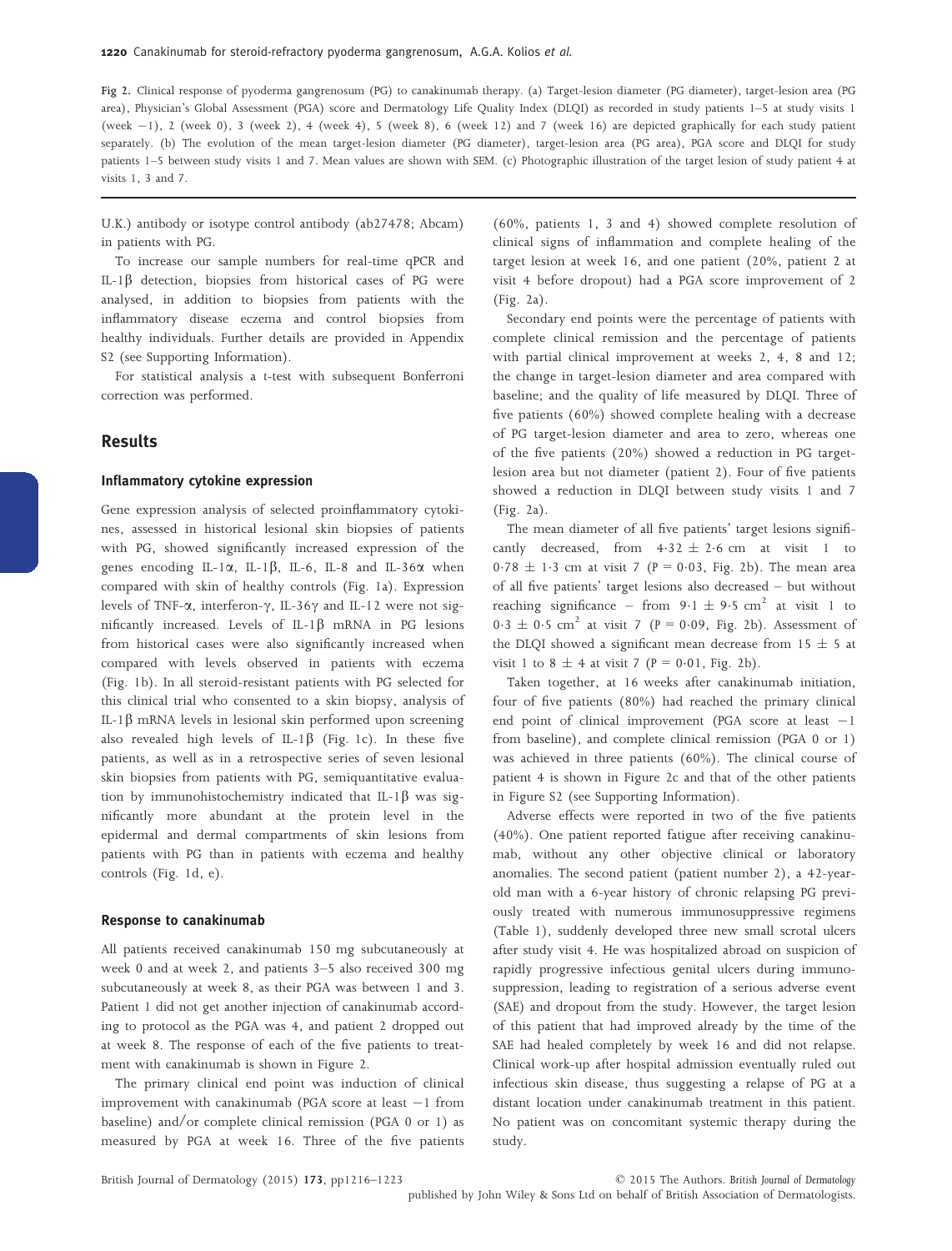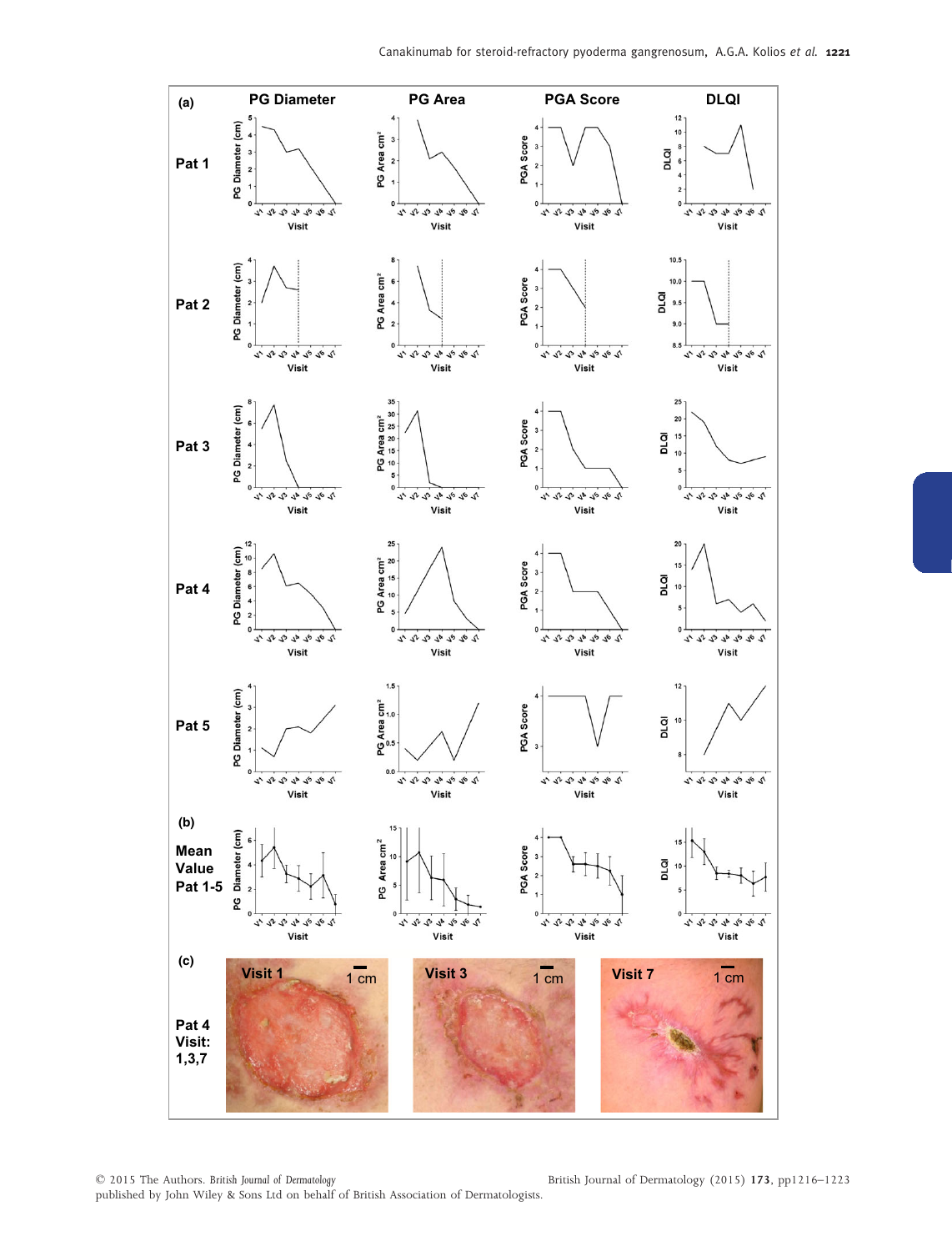## **Discussion**

The management of PG unresponsive to conventional immunosuppressive therapy is challenging.<sup>33</sup> Although systemic steroids with or without associated ciclosporin are widely considered to be the first-line therapy, cases unresponsive to this regimen are common. Little evidence exists from clinical studies concerning the frequency of severe steroid-resistant PG, the mortality associated with PG or the optimal therapeutic regimen for steroid-resistant PG. The most comprehensive analysis published to date is a retrospective chart review performed between 2000 and 2007 on patient data from the Research Patient Data Repository of the Brigham and Women's Hospital and Massachusetts General Hospital.<sup>3</sup> In that study 103 patients with PG were analysed by the most frequently reported multimodal therapy regimen, and the mortality during the 8-year study period was 16%.

Saracino et al. $34$  reported the therapy and outcome of 26 cases of PG requiring inpatient management. In their case series, prednisolone then ciclosporin were the most commonly prescribed systemic therapies, with 50% of patients showing complete ulcer healing at the 6-month follow-up, and a reported mortality of  $27\%$ .<sup>34</sup> The only randomized controlled study published to date compared infliximab with placebo, showing significant clinical improvement in 46% of patients (six of 13) at week 2 in the infliximab group compared with  $6\%$  (one of 17) in the placebo group.<sup>13</sup> Overall  $69\%$  of patients (20 of 29) demonstrated a beneficial clinical response to infliximab after 6 weeks, and 31% of patients failed to respond. These studies highlight the severity of PG, the need for aggressive therapy and the high overall morbidity and mortality of the disease.

Canakinumab is a human monoclonal antibody that selectively blocks IL-1 $\beta$  and has no known cross-reactivity with other IL-1 family members.<sup>35</sup> Canakinumab is approved for the treatment of cryopyrin-associated periodic syndromes, a group of monogenic autoinflammatory syndromes including familial cold autoinflammatory syndrome, Muckle–Wells syndrome and neonatal-onset multisystem inflammatory disease, which are characterized by mutations in the NLRP3 gene leading to overproduction of IL-1 $\beta$  and systemic inflammation.<sup>36</sup> Recently, clinical reports have suggested a therapeutic effect of drugs targeting IL-1 signalling in patients with complex autoinflammatory syndromes involving PG as a clinical element, namely in PAPA and PASH syndrome (pyoderma, acne and suppurative hidradenitis).<sup>30,37,38</sup>

Our data show that idiopathic PG is characterized by overproduction of IL-1 $\beta$ , as demonstrated by increased IL-1 $\beta$ mRNA and protein within skin lesions of PG when compared with eczematous skin and healthy controls. Using canakinumab, we successfully induced complete (60% of patients) or partial (20% of patients) remission in patients with steroidrefractory PG within the 16-week study period. This study was not limited to patients in the inflammatory phase, as patient 5 had a chronic crusted lesion with a plasma-cell-rich inflammatory border. In sharp contrast to the other patients, no response was observed in this patient.

Although PG impairs the quality of life of patients, this parameter has rarely been specifically analysed.<sup>39</sup> In our patients, who had a mean DLQI of 15 indicative of a severe impairment in their quality of life at study initiation, the DLQI decreased significantly to a mean of 8 upon treatment with canakinumab.

Limitations of this study are the small sample size and the open-label study design. Also, clinical scores used for the evaluation of efficacy are known to be susceptible to inter- and intrarater variations. However, in an effort to minimize this limitation we applied a software-based analysis of the ulcer size (surface area and diameter) using standardized digital photographs of the target lesion taken at each study visit.<sup>40</sup> Another limitation is that the planned analysis of histological parameters – such as neutrophil and lymphocyte numbers in the responder, partial responder and nonresponder patients at week 16 compared with baseline – could not be performed, as most patients refused a biopsy at week 16 in fear of a possible pathergy phenomenon and relapse/flare of their PG (patient 5 declined a biopsy at study inclusion but had a histologically proven PG).

Taken together, our investigator-initiated study suggests that despite the above limitations, canakinumab may be an effective and well-tolerated treatment for idiopathic, steroid-refractory PG. Our clinical and biological data indicate that the proinflammatory cytokine IL-1 $\beta$  very likely plays a key pathogenic role in PG and offers a rationale for further clinical trials evaluating canakinumab or IL-1 $\beta$ -blocking agents for the treatment of PG.

#### Acknowledgments

We thank Tatiana Proust and Ines Kleiber-Schaaf for technical assistance.

## References

- 1 Wollina U, Haroske G. Pyoderma gangraenosum. Curr Opin Rheumatol 2011; 23:50–6.
- 2 Ruocco E, Sangiuliano S, Gravina AG et al. Pyoderma gangrenosum: an updated review. J Eur Acad Dermatol Venereol 2009; 23:1008–17.
- 3 Binus AM, Qureshi AA, Li VW, Winterfield LS. Pyoderma gangrenosum: a retrospective review of patient characteristics, comorbidities and therapy in 103 patients. Br J Dermatol 2011; 165:1244–50.
- 4 Shahi V, Wetter DA. Pyoderma gangrenosum associated with solid organ malignancies. Int J Dermatol 2015; 54:e351–7.
- 5 DeFilippis EM, Feldman SR, Huang WW. The genetics of pyoderma gangrenosum and implications for treatment: a systematic review. Br J Dermatol 2015; 172:1487–97.
- 6 Weizman AV, Huang B, Targan S et al. Pyoderma gangrenosum among patients with inflammatory bowel disease: a descriptive cohort study. J Cutan Med Surg 2014; 18:361.
- 7 Gade M, Studstrup F, Andersen AK et al. Pulmonary manifestations of pyoderma gangrenosum: 2 cases and a review of the literature. Respir Med 2015; 109:443–50.